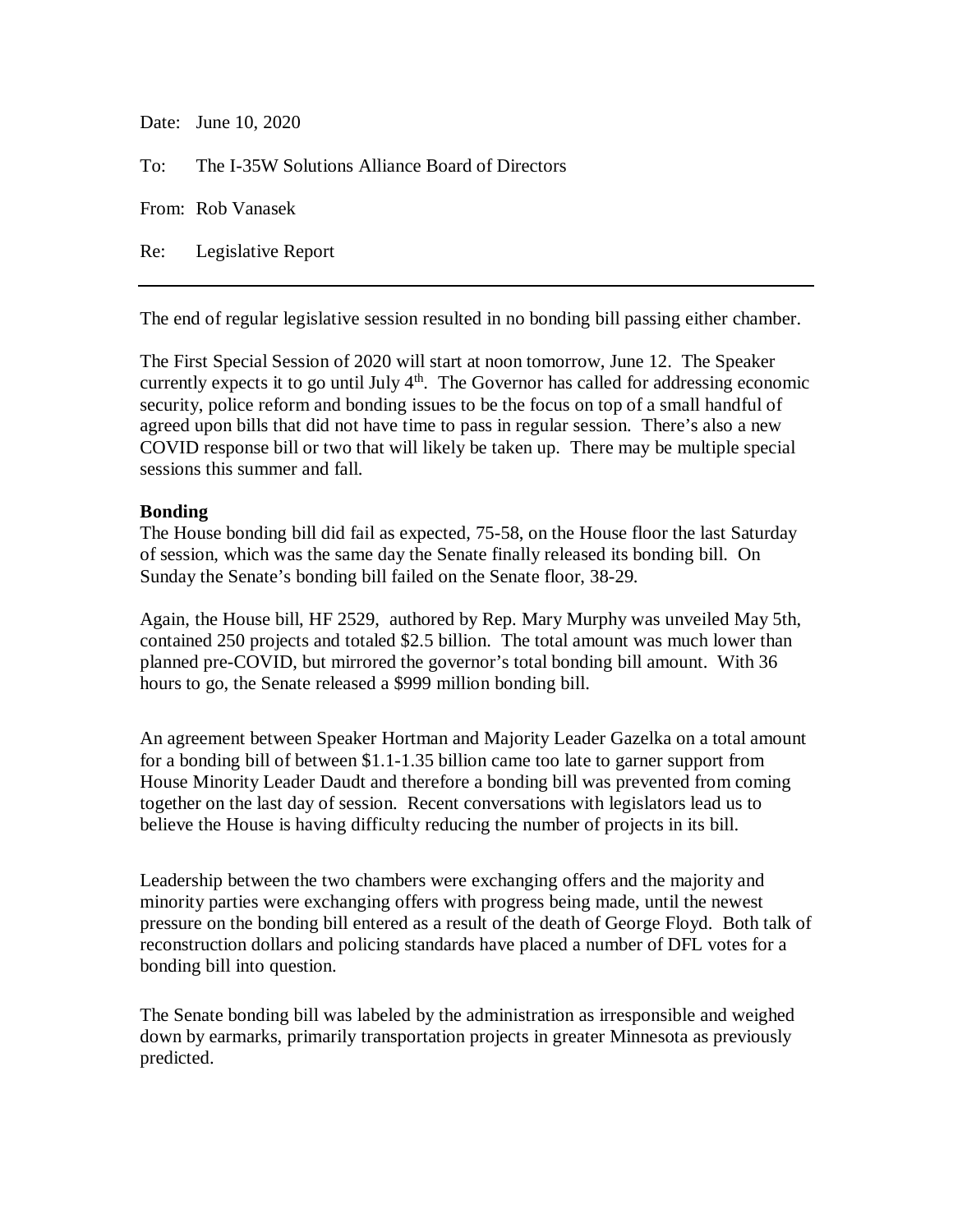The House bonding bill contained a total of \$449M transportation projects. The Senate bill contained \$688M in transportation projects.

These include: Local Road Improvement Program - \$102, 188,000 H - **\$80M S** Local Bridge Program - \$111,728,000 H - **\$25M S** Safe Routes to Schools - \$10M H **- \$2M S** Passenger Rail \$15M H - **\$0 S** MnDOT Facilities \$40M H - **\$0 S Maple Grove 610 improvements \$0 H - \$\$15M S** Shakopee pedestrian overpass \$2,126,000 H – **\$0 S Savage overpass at Dakota Ave/HWY 13 \$0 H - \$5,269,000 S** Northfield Transit Station \$2.5M H - **\$0 S** Met Council Busway Capital Improvement BRT - \$55,000,000 (D Line) H - **\$0 S** Apple Valley Transit - \$2,625,000 H - **\$0 S** Ramsey Co Riverview - \$2M H - **\$0 S** Ramsey Co Rushline - \$2M H - **\$0 S** DEED – TED program - \$3M H - **\$1.5M S**

The House included language that extends the availability of previously issued funds for the 77<sup>th</sup> ST Underpass until 2024. The Senate did not include this.

Lastly, the Senate bonding bill contained project prioritization policy requirements:

The commissioner of transportation must develop, adopt, and implement a policy for every program or process the commissioner uses to evaluate, prioritize, or select capital projects; award grants for capital projects; or allocate funding or resources for capital projects, including trunk highway and general obligation bonds. At a minimum, the commissioner must adopt a policy for capital project selections and programs for each of the following: rail grade separation program; greater Minnesota transit capital program; state airport development program; safety improvements on crude oil corridors; facilities capital improvement program; Minnesota rail service improvement program; port development assistance program; and passenger rail program. Prior to developing, adopting, or implementing a policy for a program or selection process, the commissioner must consult with the following entities, where appropriate: the Federal Highway Administration; metropolitan planning organizations; regional development commissions; area transportation partnerships; local governments; the Metropolitan Council; transportation stakeholders; or other appropriate federal, state, or local government agencies. The commissioner must develop, adopt, and implement the policy no later than November 1, 2021, and may update the policy as appropriate. The commissioner must publish the policy and updates on the department's website and through other effective means selected by the commissioner.

(b) For each selection process, the policy adopted under this section must:

(1) establish a process that identifies criteria, the weight of each criterion, and a process to score each project based on the weighted criteria. The scoring system may consider project